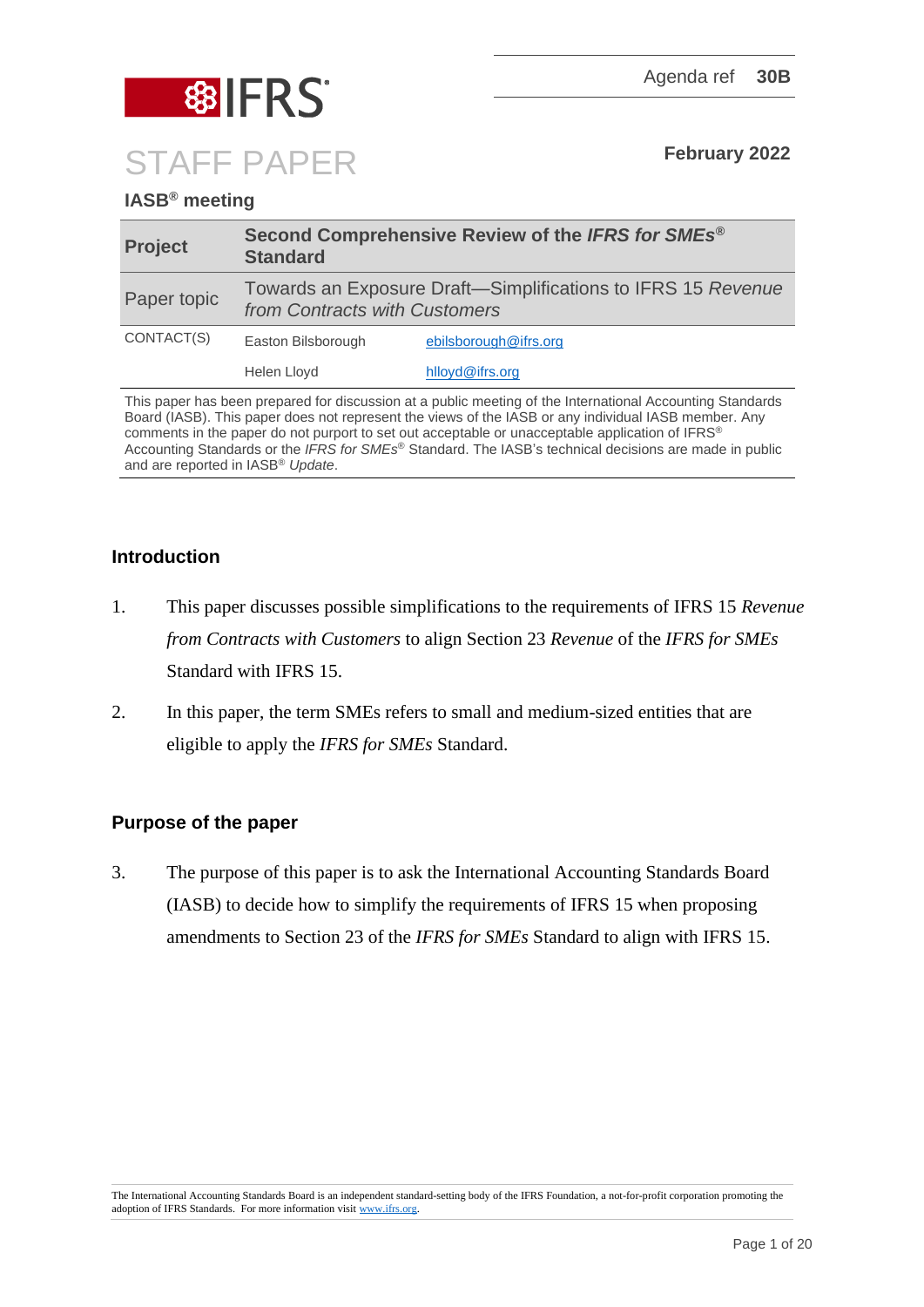## **Summary of staff recommendations**

- <span id="page-1-0"></span>4. The staff recommend the IASB propose amendments to the *IFRS for SMEs* Standard to align Section 23 of the *IFRS for SMEs* Standard with IFRS 15, with simplifications for:
	- (a) *Contract modifications*—an SME would be required to account for a contract modification as if it were a termination of the existing contract and the creation of a new contract, unless the promised goods or services not yet transferred at the date of the contract modification are not distinct.
	- (b) *Series of distinct goods or services*—an SME would be permitted to account for a promise to transfer a series of distinct goods or services that are substantially the same and that have the same pattern of transfer to the customers as separate performance obligations, if the amount of consideration varies in a way that corresponds with the value of the distinct goods or services transferred to the customer.
	- (c) *Performance obligation terminology*—the *IFRS for SMEs* Standard would require an SME to identify each '*promise to transfer a distinct good or service, or bundle of goods or services*'. The Standard would not include the term performance obligation.
	- (d) *Determining if a promise to transfer a good or service is separately identifiable*—the *IFRS for SMEs* Standard would include only the factors in paragraphs 29(a)–(b) of IFRS 15 to help an SME determine whether a promised good or service is separately identifiable.
	- (e) *Constraining estimates of variable consideration*—an SME would be required to recognise variable consideration only to the extent that it is highly probable that the variable amount will be recovered.
	- (f) *Significant financing component*—an SME would be required to recognise the effects of the financing implicit in deferred payment by applying the requirements covering financing transactions in Section 11 *Basic Financial Instruments* of the *IFRS for SMEs* Standard. An SME would be exempt from accounting for the effects of financing if the period between when the

Second Comprehensive Review of the *IFRS for SMEs* Standard **│** Towards an Exposure Draft— Simplifications to IFRS 15 *Revenue from Contracts with Customers*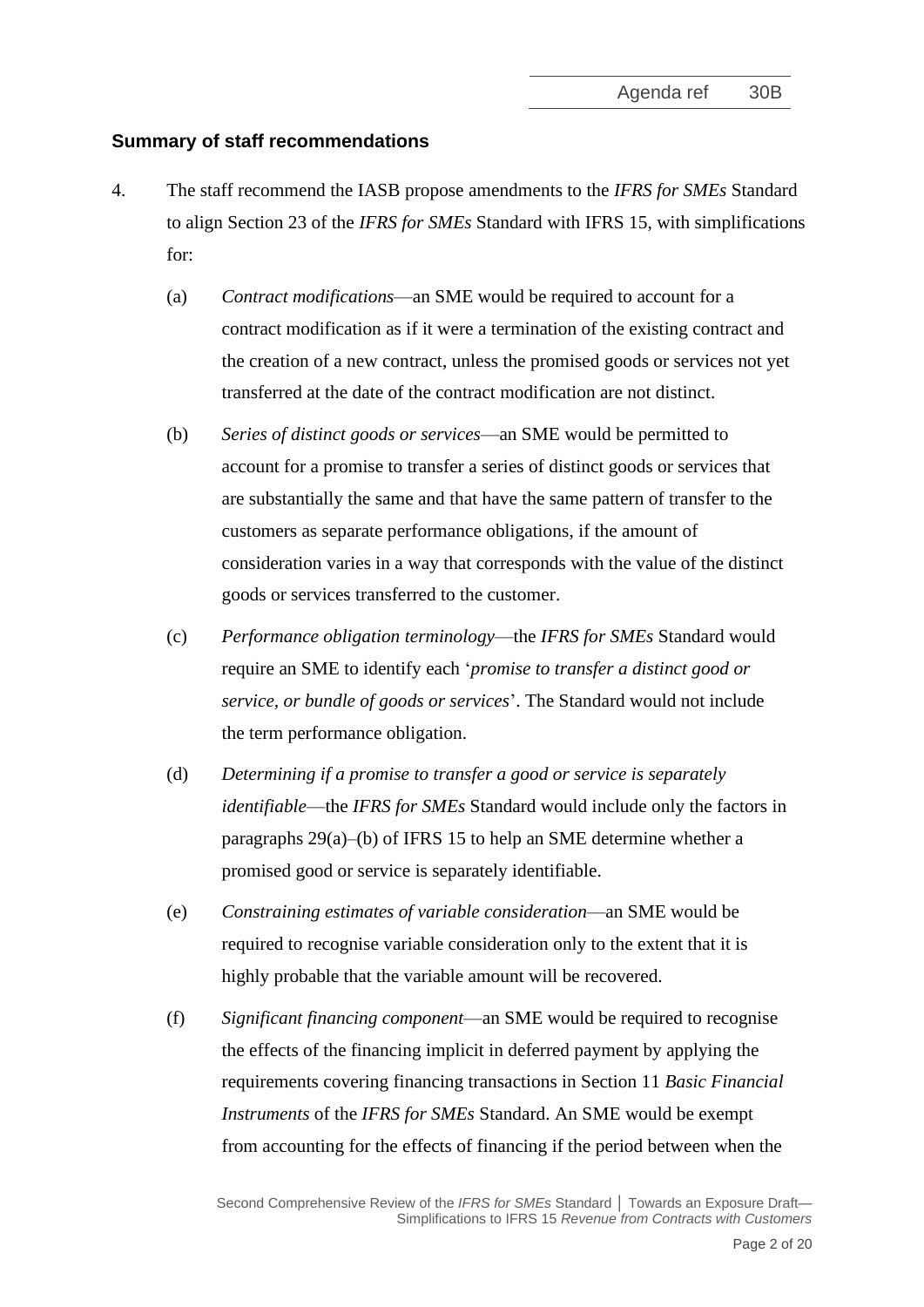entity transfers a promised good or services to the customer, and when the customer pays for those goods or services, is one year or less.

- (g) *Allocating discounts and variable consideration—*an SME would be required to allocate discounts and variable consideration on a relative standalone selling price basis, unless an alternative method more faithfully depicts the amount of consideration to which the entity expects to be entitled in exchange for satisfying each separate performance obligation.
- (h) *Selection of methods for measuring progress towards complete satisfaction of a performance obligation*—the *IFRS for SMEs* Standard would include a list of methods frequently used by entities to measure progress and describe circumstances where they may be appropriate.
- (i) *Incremental costs of obtaining a contract*—an SME would be required to recognise the incremental costs of obtaining a contract as an asset if the SME expects to recover those costs, only when these costs can be identified and assessed as recoverable without undue cost or effort. If an SME cannot identify and assess the incremental costs of obtaining a contract as recoverable without undue cost or effort, the SME will recognise these costs as expenses.

## **Structure of the paper**

- 5. The paper is structured as follows:
	- (a) background (paragraphs [6](#page-3-0)[–11](#page-5-0) of this paper);
	- (b) SMEIG recommendations (paragraph [12](#page-5-1) of this paper);
	- (c) staff analysis on possible simplifications for the following topics in IFRS 15:
		- (i) Step 1—Contract modifications (paragraphs [14–](#page-5-2)[16](#page-6-0) of this paper);
		- (ii) Step 2—Series of distinct goods or services (paragraphs [17](#page-6-1)[–22](#page-7-0) of this paper);
		- (iii) Step 2—Performance obligation terminology (paragraphs [23–](#page-8-0)[27](#page-9-0) of this paper);

Second Comprehensive Review of the *IFRS for SMEs* Standard **│** Towards an Exposure Draft— Simplifications to IFRS 15 *Revenue from Contracts with Customers*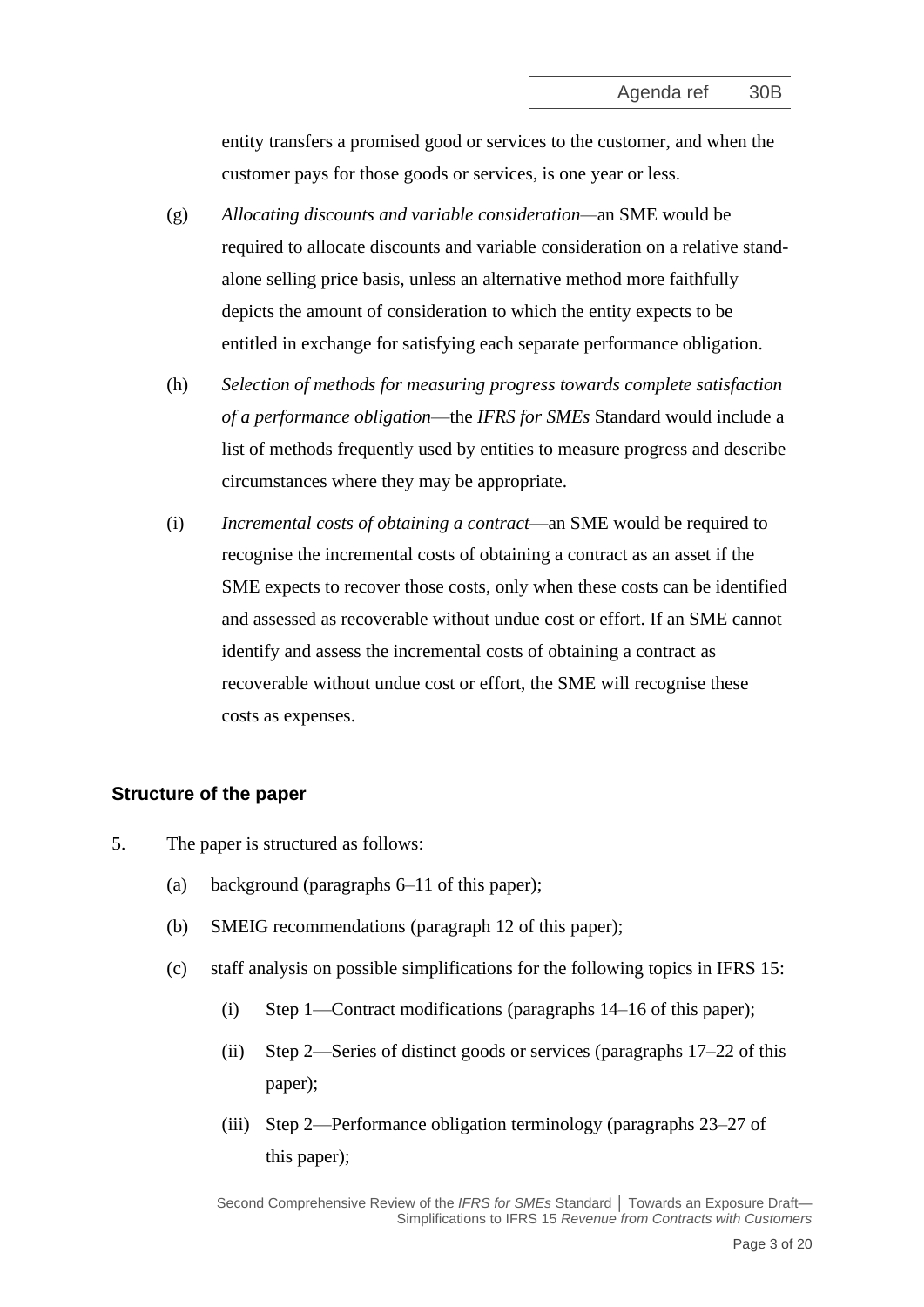- (iv) Step 2—Determining if a promise to transfer a good or service is separately identifiable (paragraphs [28](#page-9-1)[–31](#page-10-0) of this paper);
- (v) Step 3—Constraining estimates of variable consideration (paragraphs [32–](#page-10-1)[36](#page-11-0) of this paper);
- (vi) Step 3—Significant financing component (paragraphs [37](#page-12-0)[–43](#page-13-0) of this paper);
- (vii) Step 4—Allocating discounts and variable consideration (paragraphs [44–](#page-13-1)[48](#page-14-0) of this paper);
- (viii) Step 5—Selection of methods for measuring progress towards complete satisfaction of a performance obligation (paragraphs [49](#page-15-0)[–54](#page-16-0) of this paper); and
- (ix) Contract costs—Incremental costs of obtaining a contract (paragraphs [55–](#page-16-1)[59](#page-17-0) of this paper).
- (d) possible simplifications to the structure and language of IFRS 15 (paragraphs [60–](#page-17-1)[64](#page-18-0) of this paper);
- (e) possible simplifications to the disclosure requirements of IFRS 15 (paragraph [65](#page-18-1) of this paper);
- (f) transition (paragraphs [66–](#page-19-0)[67](#page-19-1) of this paper);
- (g) staff recommendation and question for the IASB (paragraph [68](#page-19-2) of this paper); and
- (h) next steps (paragraph [69](#page-19-3) of this paper).

#### **Background**

- <span id="page-3-0"></span>6. In considering whether and, if so, how to align the *IFRS for SMEs* Standard with new and amended IFRS Accounting Standards, the IASB tentatively decided to apply three 'alignment principles'—relevance to SMEs, simplicity and faithful representation.
- 7. At its October 2021 meeting, the IASB considered the feedback on possible approaches to aligning Section 23 of the *IFRS for SMEs* Standard with IFRS 15 and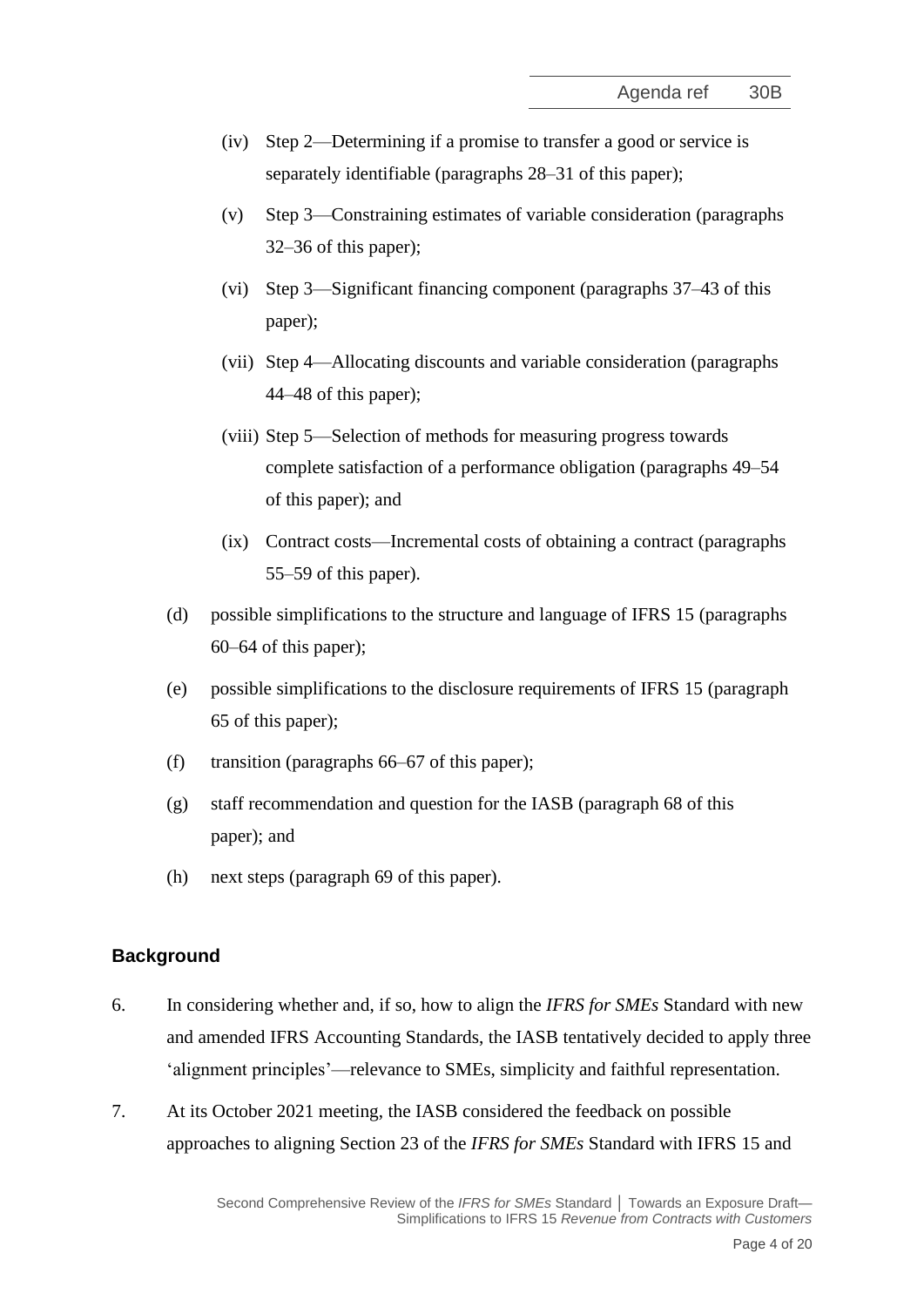the staff analysis of the three 'alignment principles'. The IASB tentatively decided to develop amendments to the *IFRS for SMEs* Standard to align it with IFRS 15 by rewriting Section 23 of the *IFRS for SMEs* Standard to reflect the principles and language used in IFRS 15. In reaching this tentative decision, the IASB considered that the relevance principle is met because applying the principles in IFRS 15 would result in information that is more relevant compared to applying Section 23 of the *IFRS for SMEs* Standard.

- 8. The principle of simplicity requires the IASB to consider possible simplifications to the requirements of IFRS 15 and whether the principles in the Standard can be applied in a simpler way. The principle of faithful representation then helps the IASB assess whether applying these simplifications would result in financial statements that faithfully represent the substance of economic phenomena in words and numbers.<sup>1</sup>
- 9. The staff analysis in this paper discusses possible simplifications to the requirements of IFRS 15 to make it more suitable for SMEs, including the staff's assessment of whether these simplifications would lead to faithful representation.
- 10. These simplifications have been identified based on an analysis of IFRS 15 and incorporate:
	- (a) feedback on the Request for Information *Comprehensive Review of the* IFRS for SMEs *Standard*, published in January 2020;
	- (b) the discussions of the Joint Transition Resource Group (TRG) for Revenue Recognition and IFRS Interpretations Committee regarding the application of IFRS 15; and
	- (c) the views of members of the SME Implementation Group (SMEIG) (see paragraph [12](#page-5-1) of this paper).

<sup>1</sup> Paragraph 36 of the *Request for Information* Comprehensive Review of the *IFRS for SMEs* Standard, published in January 2020.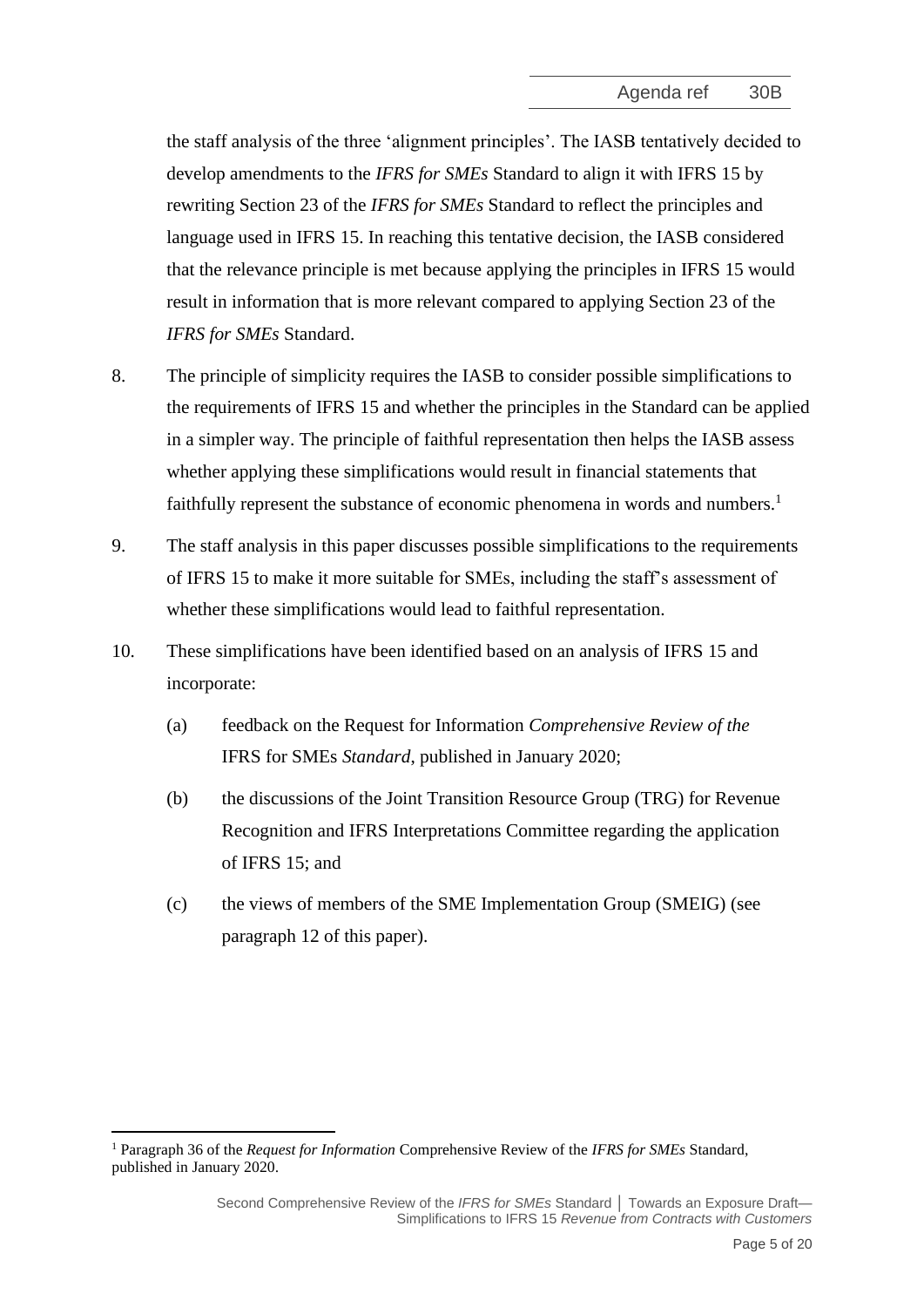- <span id="page-5-0"></span>11. The simplifications also incorporate additional feedback from outreach meetings with advisors who support:
	- (a) larger entities implementing and applying IFRS 15; and
	- (b) SMEs applying the *IFRS for SMEs* Standard.

#### **SMEIG recommendations**

<span id="page-5-1"></span>12. The SMEIG met on 21 January 2022 to discuss possible simplifications to the requirements of IFRS 15. SMEIG members provided feedback on each simplification to IFRS 15 discussed in the staff analysis in this paper, except for the simplification to Step 1 of the five-step model in IFRS 15 discussed in paragraphs [14](#page-5-2)[–16](#page-6-0) of this paper. The simplification to Step 1 was identified after the SMEIG meeting. SMEIG members generally agreed with all of the other simplifications discussed in this paper.

#### **Possible simplifications to topics in IFRS 15**

13. The staff analysis on the possible simplifications to the requirements of IFRS 15 is structured around the five-step model for recognising revenue.

## *Step 1—Contract modifications*

<span id="page-5-2"></span>14. IFRS 15 specifies three different approaches for accounting for contract modifications. Each approach is subject to conditions that relate to whether the goods or services that arise from the contract modification are distinct. The approaches result in modifications being accounted for either prospectively or on a cumulative catch-up basis, as summarised in the following table:

| Conclusion on approach                                     | <b>Basis</b>        | Paragraph of IFRS 15 |
|------------------------------------------------------------|---------------------|----------------------|
| Treat as a separate contract                               | Prospective         | Paragraph 20         |
| Terminate existing contract and<br>treat as a new contract |                     | Paragraph $21(a)$    |
| Form part of existing contract                             | Cumulative catch-up | Paragraph $21(b)$    |

Second Comprehensive Review of the IFRS for SMEs Standard | Towards an Exposure Draft-Simplifications to IFRS 15 *Revenue from Contracts with Customers*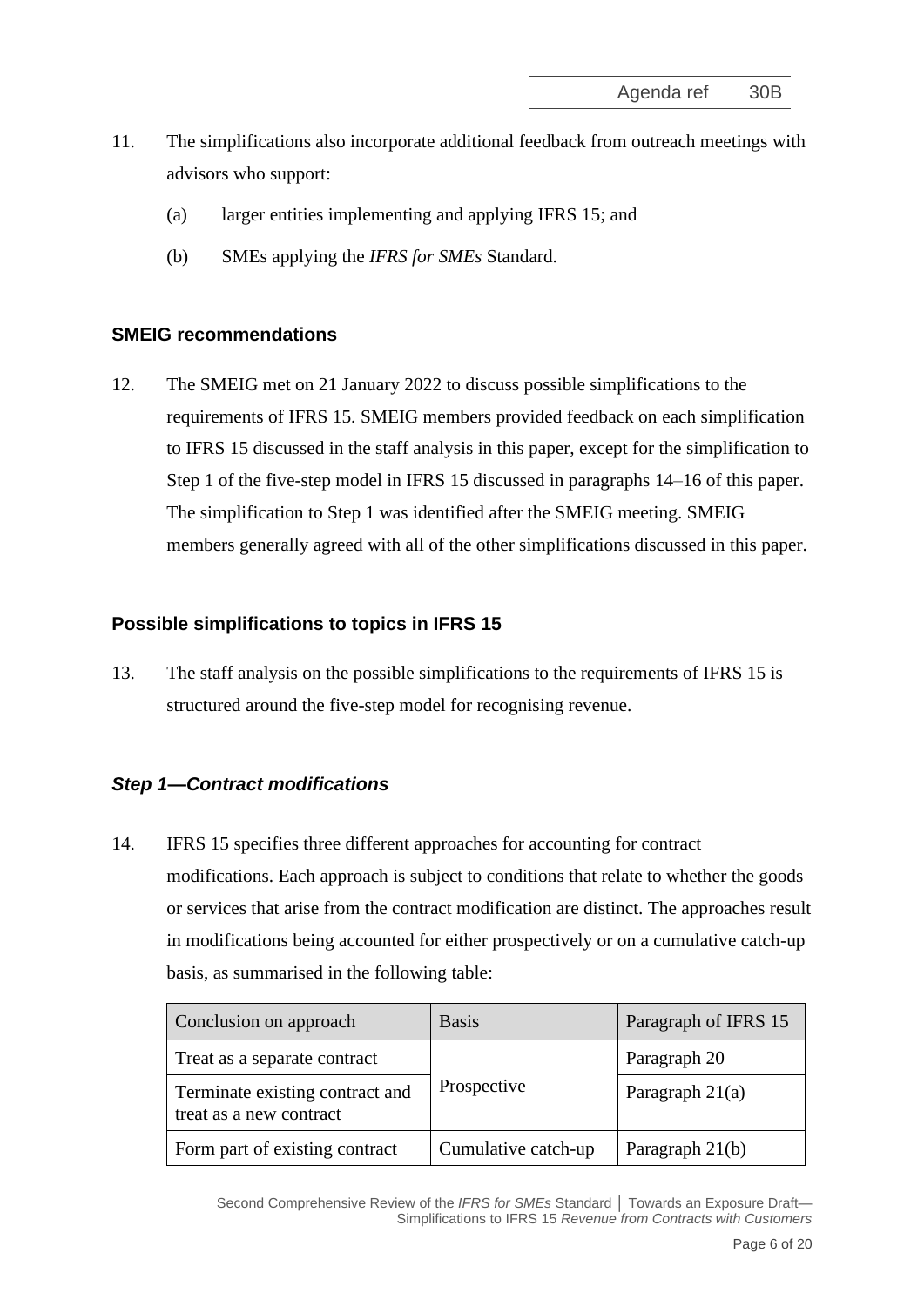- 15. As the approaches in paragraphs 20 and 21(a) of IFRS 15 require contract modifications to be accounted for prospectively they result in a similar outcome. The only significant difference is that paragraph 20 of IFRS 15 results in the continuation of the existing contract, whereas paragraph 21(a) of IFRS 15 requires the existing contract to be treated as if it had been terminated.
- <span id="page-6-0"></span>16. To simplify the accounting for contract modifications in the *IFRS for SMEs* Standard, the staff recommend introducing a single approach to account for contract modifications that are required to be accounted for prospectively: an SME would be required to account for a contract modification as if it were a termination of the existing contract and the creation of a new contract, unless the promised goods or services not yet transferred at the date of the contract modification are not distinct. This approach is aligned with paragraph  $21(a)$  of IFRS 15. The staff think this approach is simpler for SMEs to apply compared with the approach in paragraph 20 of IFRS 15 because this approach results in entities accounting for one contract rather than two. As the recommended approach would result in a similar overall outcome as and be applied in the same circumstances as paragraph 20 of IFRS 15, it is not considered to impact on faithful representation.

# *Step 2—Series of distinct goods or services*

<span id="page-6-1"></span>17. IFRS 15 defines a performance obligation as:

A promise in a contract with a customer to transfer to the customer either:

- (a) a good or service (or a bundle of goods or services) that is distinct; or
- (b) a series of distinct goods or services that are substantially the same and that have the same pattern of transfer to the customer.
- 18. Paragraph (b) of the definition of a performance obligation enables some entities providing a series of goods or services to identify a single performance obligation and recognise revenue by applying a single measure of progress to that performance obligation.
- <span id="page-6-2"></span>19. Feedback the staff received from advisors supporting entities applying IFRS 15 indicates that paragraph (b) of the definition can result in multi-year contracts being

Second Comprehensive Review of the IFRS for SMEs Standard | Towards an Exposure Draft-Simplifications to IFRS 15 *Revenue from Contracts with Customers*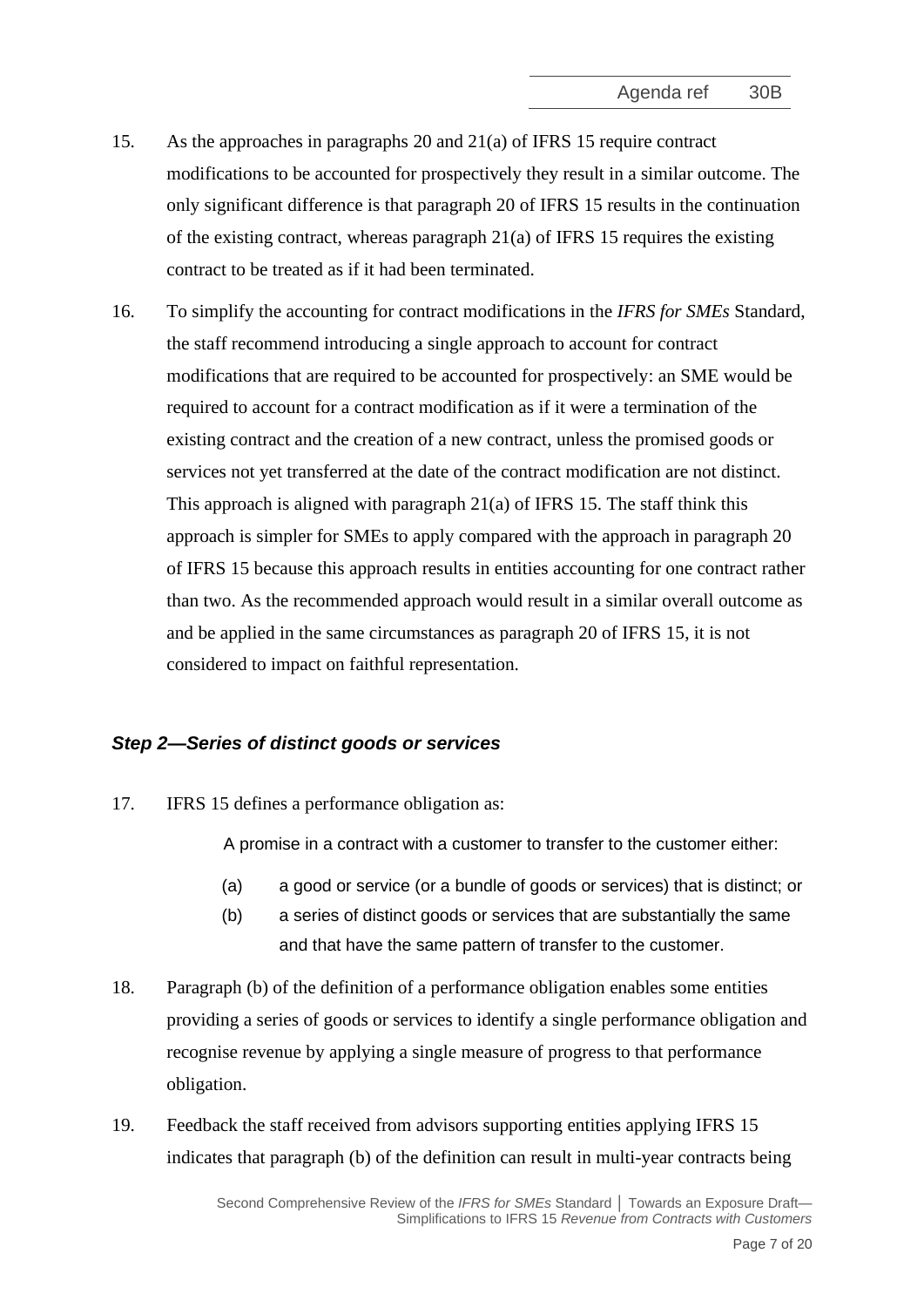accounted for in a way that does not reflect the economics of the contract, for which the amount of consideration per period varies over the contract term (for example, the consideration varies each year in line with a specified inflation index or anticipated increases in costs). By accounting for these contracts as a single performance obligation, entities are required to estimate the consideration for the entire contract and recognise this amount evenly over the contract term. This may not reflect the economics of a contract for which the amount of consideration has been agreed to increase each year to reflect the value of the goods or services transferred to the customer.

- 20. The staff have considered possible simplifications to the requirements of IFRS 15 to require SMEs to recognise revenue in a way that reflects the economics of a contract in each period and provide useful information to users of SME financial statements. The staff recommend the IASB introduce an option for SMEs to recognise revenue for a promise to transfer a series of distinct goods or services that are substantially the same and that have the same pattern of transfer to the customers, as separate performance obligations, if the amount of consideration varies in a way that corresponds with the value of the distinct goods or services transferred to the customer. This would permit an SME to recognise revenue for each year of a multiyear contract as described in paragraph [19](#page-6-2) of this paper as a separate performance obligation, instead of a single performance obligation.
- <span id="page-7-1"></span>21. Recognising revenue based on the value to the customer is consistent with using an output method to measure progress. Output methods are identified as appropriate methods for measuring progress towards complete satisfaction of a performance obligation in IFRS 15. <sup>2</sup> Therefore, if an SME chose the option described in paragraph [20](#page-7-1) of this paper, the staff believe that the value of the revenue recognised would still faithfully depict the consideration to which the entity will be entitled in exchange for the goods or services transferred to the customer.
- <span id="page-7-0"></span>22. The staff note that a similar simplification was made when drafting Section 20 *Leases* of the *IFRS for SMEs* Standard, which is based on IAS 17 *Leases*. The *IFRS for SMEs* Standard does not require a lessor to recognise lease income from operating leases on

<sup>2</sup> Paragraph 41 of IFRS 15.

Second Comprehensive Review of the IFRS for SMEs Standard | Towards an Exposure Draft-Simplifications to IFRS 15 *Revenue from Contracts with Customers*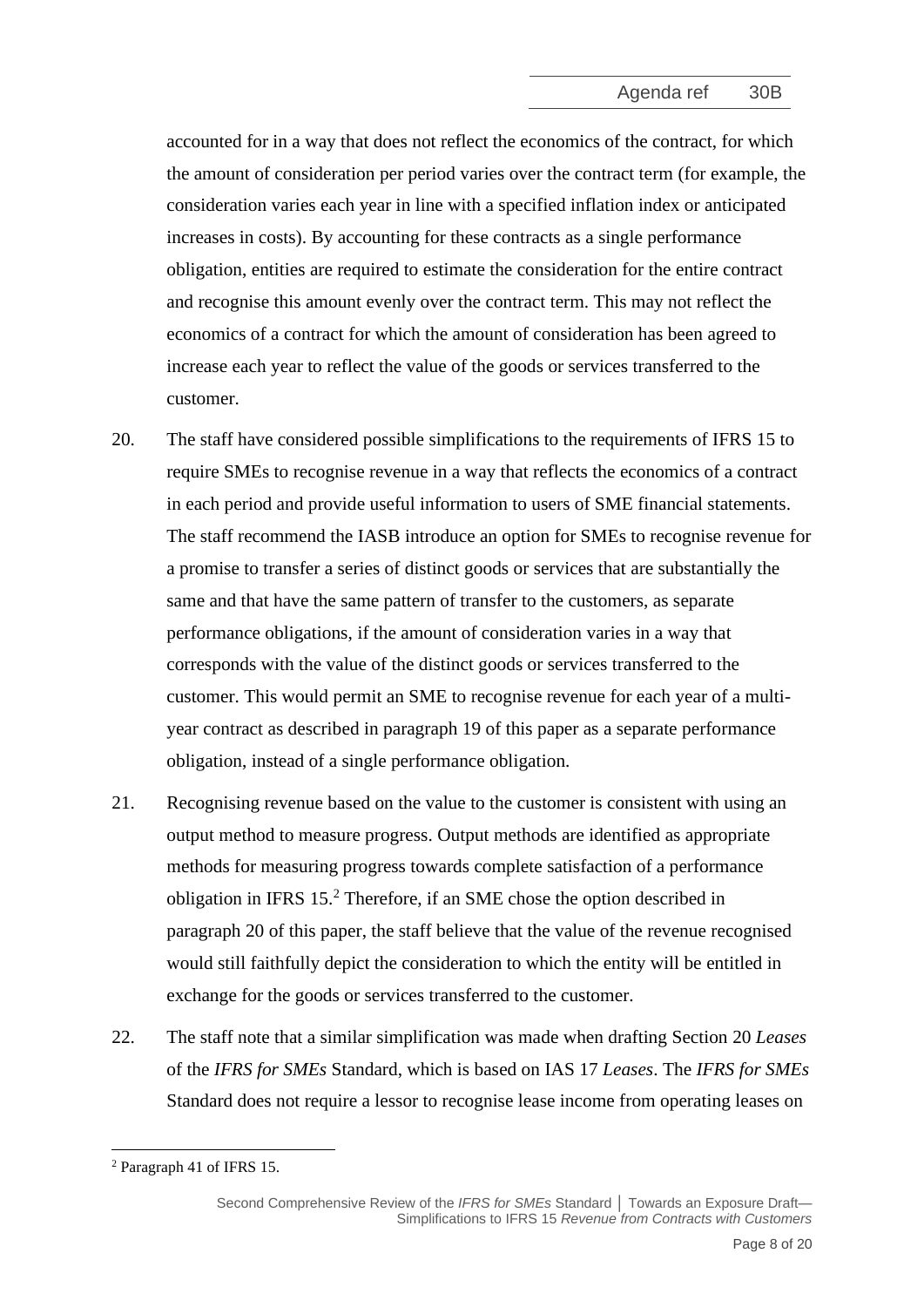a straight-line basis if the payments to the lessor are structured to increase in line with expected general inflation.<sup>3</sup> IAS 17 did not include this exception to the straight-line basis.

## *Step 2—Performance obligation terminology*

- <span id="page-8-0"></span>23. The recommendation in paragraph [20](#page-7-1) of this paper would amend paragraph (b) of the definition of a performance obligation in IFRS 15 (see paragraph [17](#page-6-1) of this paper), resulting in a different definition of a performance obligation in the *IFRS for SMEs* Standard compared to that in IFRS 15. This would create a risk that any guidance and interpretations of the requirements of IFRS 15, which are based on the definition of a performance obligation and are included in the *IFRS for SMEs* Standard unchanged, are inappropriately applied by SMEs.
- 24. The staff think that using a term that focuses on paragraph (a) of the definition of a performance obligation in IFRS 15, rather than 'performance obligation', would avoid having two definitions for the same term. The staff recommend that Section 23 require an SME to identify each '*promise to transfer a distinct good or service, or bundle of goods or services*', instead of including the term performance obligations.
- 25. The staff believe this recommendation would reduce the risk that guidance and interpretations of the requirements could be inappropriately read as being applicable to SMEs. Furthermore, it would simplify the language of IFRS 15 by limiting the introduction of new terminology and allow scope to use different language to express other requirements in IFRS 15.
- 26. SMEIG members expressed mixed views on referring to '*a promise to transfer a distinct good or service, or bundle of goods or services*' rather than 'performance obligation' in the *IFRS for SMEs* Standard. Some SMEIG members said the term performance obligation is technical and difficult for SMEs to understand. They considered the term promise to be simpler and more consistent with the language used

<sup>3</sup> Paragraph 20.25 of the *IFRS for SMEs* Standard.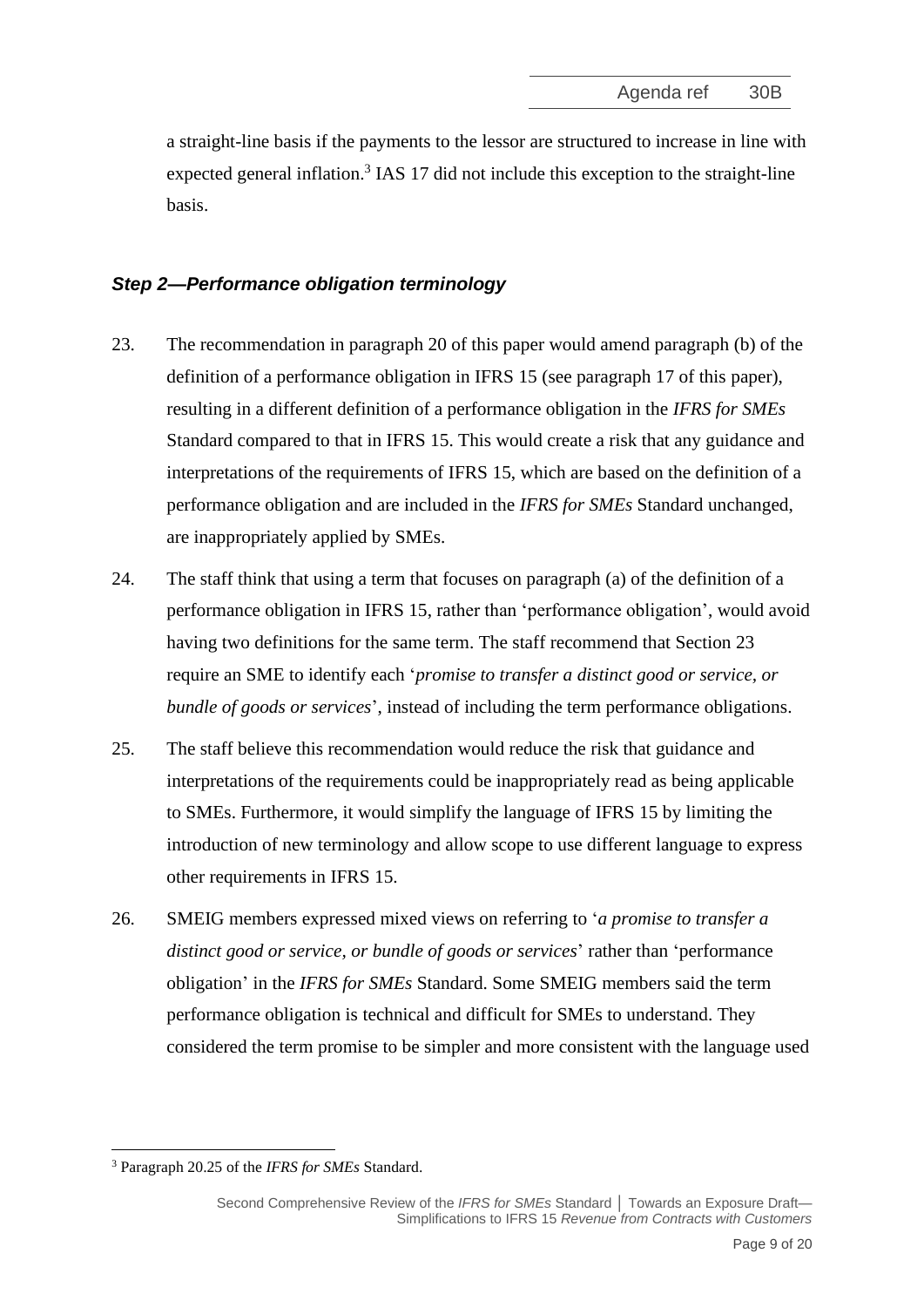by SMEs. In contrast, a small number of SMEIG members expressed concerns about removing the term as it is:

- (a) used elsewhere in IFRS 15; and
- (b) well understood in practice.
- <span id="page-9-0"></span>27. Although entities applying IFRS Accounting Standards are likely to be familiar with the term 'performance obligation', the staff do not believe this is true for SMEs. For this reason, the staff do not think replacing the term would result in significant loss of understanding amongst SMEs.

# *Step 2—Determining if a promise to transfer a good or service is separately identifiable*

- <span id="page-9-1"></span>28. IFRS 15 uses the principle of 'distinct goods or services' to identify the performance obligations in a contract. To determine if a good or service promised in a contract is distinct, an entity considers whether the promise to transfer that good or service is separately identifiable from other promises in the contract.<sup>4</sup> Paragraph 29 of IFRS 15 includes three factors that help entities determine whether a promised good or service is separately identifiable.
- 29. The factor in paragraph 29(c) of IFRS 15 relates to whether '*the goods or services are highly interdependent or highly interrelated in such a way that the customer could not choose to purchase one good or service without significantly affecting the other promised goods or services in the contract*'. Paragraph 29(c) of IFRS 15 was developed to address situations where it was unclear if paragraph 29(a) or paragraph 29(b) of IFRS 15 applied (that is, it is unclear whether the entity is providing an integration service or whether the goods or services are significantly modified or customised by another good or service in the contract).<sup>5</sup> Informed by the TRG's discussions, the IASB amended IFRS 15 in 2016 to address potential diversity in stakeholders' understanding of these factors. <sup>6</sup> The staff believe, following the

<sup>4</sup> Paragraph 27(b) of IFRS 15.

<sup>5</sup> Paragraph BC111 of the Basis for Conclusions on IFRS 15.

<sup>6</sup> Paragraph BC116F of the Basis for Conclusions on IFRS 15.

Second Comprehensive Review of the *IFRS for SMEs* Standard **│** Towards an Exposure Draft— Simplifications to IFRS 15 *Revenue from Contracts with Customers*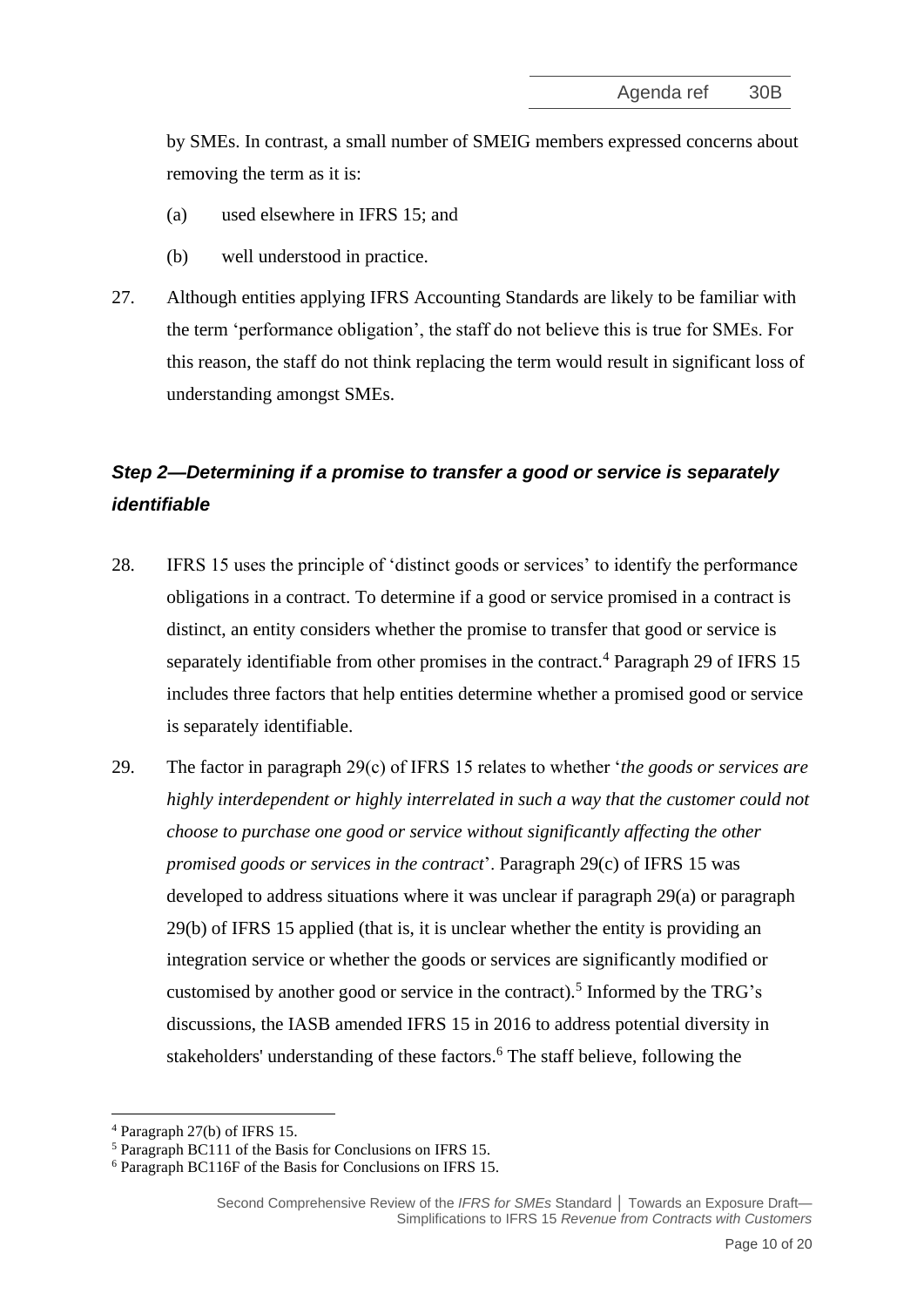amendments, it is clear if the factors in paragraph 29(a) or paragraph 29(b) of IFRS 15 apply. Therefore, it is not necessary for an SME to consider the factor in paragraph 29(c) of IFRS 15 when assessing whether a promised good or service is separately identifiable.

- 30. The staff recommend omitting the factor in paragraph 29(c) of IFRS 15 when drafting Section 23 of the *IFRS for SMEs* Standard to align with IFRS 15. This would simplify the process of determining if a good or service promised in a contract is distinct by requiring SMEs to consider only those factors necessary to determine whether a promised good or service is separately identifiable.
- <span id="page-10-0"></span>31. The staff note the factors in paragraph 29 of IFRS 15 are all based the same underlying principle and are not mutually exclusive.<sup>7</sup> Therefore, there is limited risk that an entity that has considered the factor in paragraph 29(c) of IFRS 15 arrives at an answer that is different from an entity that has not considered this factor.

## *Step 3—Constraining estimates of variable consideration*

<span id="page-10-1"></span>32. If the consideration promised in a contract includes a variable amount, IFRS 15 requires an entity first to estimate the amount of consideration it will be entitled to, and then to constrain this estimate.<sup>8</sup> As set out in paragraph 56 of IFRS 15, estimates of variable consideration are included in the transaction price

> … only to the extent that it is highly probable that a significant reversal in the amount of cumulative revenue recognised will not occur when the uncertainty associated with the variable consideration is subsequently resolved.

33. Feedback the staff received from advisors supporting entities applying IFRS 15 indicates that the variable consideration requirements can be challenging because:

<sup>7</sup> Paragraph BC106 of the Basis for Conclusions on IFRS 15.

<sup>8</sup> Paragraphs 50 and 56 of IFRS 15.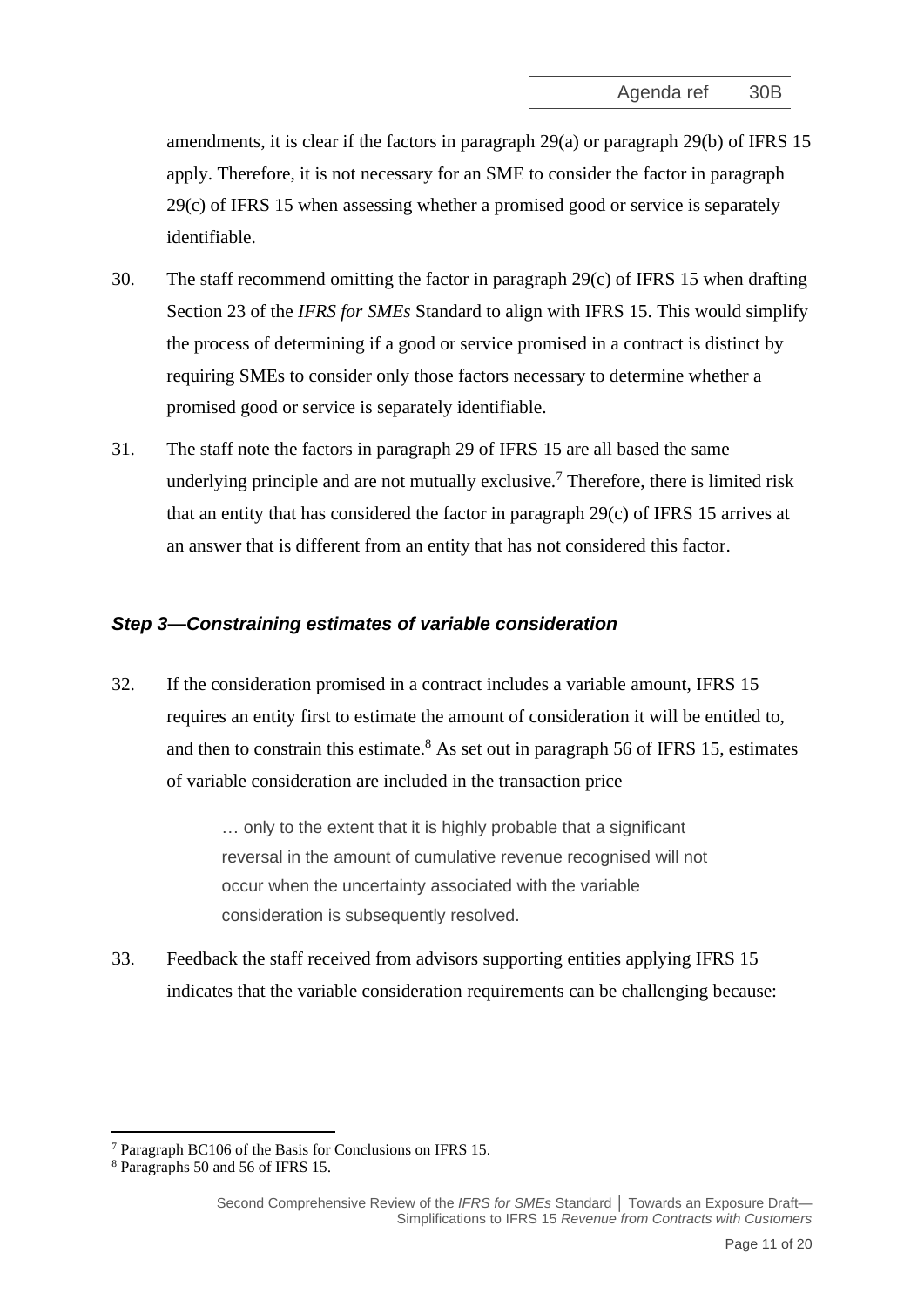- (a) entities are required to follow a two-step process that requires them to consider different factors to predict the outcome of the same transaction; and
- (b) paragraph 56 of IFRS 15 is framed in the negative— '*a significant reversal in the amount of cumulative revenue recognised will not occur*'.
- 34. When aligning the *IFRS for SMEs* Standard, the staff recommend that the requirement to constrain estimates of variable consideration in paragraph 56 of IFRS 15 is included as part of the general principle for estimating variable consideration in the *IFRS for SMEs* Standard, with SMEs considering the probability of revenue reversal when estimating variable consideration.
- <span id="page-11-1"></span>35. To constrain estimates of variable consideration, IFRS 15 requires an entity to assess whether a significant revenue reversal will not occur by considering what adjustments will be required in subsequent accounting periods. This is potentially challenging for SMEs, who are likely to view variable consideration as changing the amount of consideration they expect to recover instead of possible future accounting adjustments. The staff believe the language of paragraph 56 of IFRS 15 could be simplified for SMEs by:
	- (a) expressing the requirement in terms of recoverability; and
	- (b) drafting the requirement in the positive.

Therefore, the staff recommend an SME is required to recognise variable consideration only to the extent that it is highly probable that the variable amount will be recovered.

<span id="page-11-0"></span>36. The staff believe that the recommended simplification in paragraph [35](#page-11-1) of this paper does not significantly change the underlying principle for measuring variable consideration in IFRS 15 and is not considered to impact on faithful representation.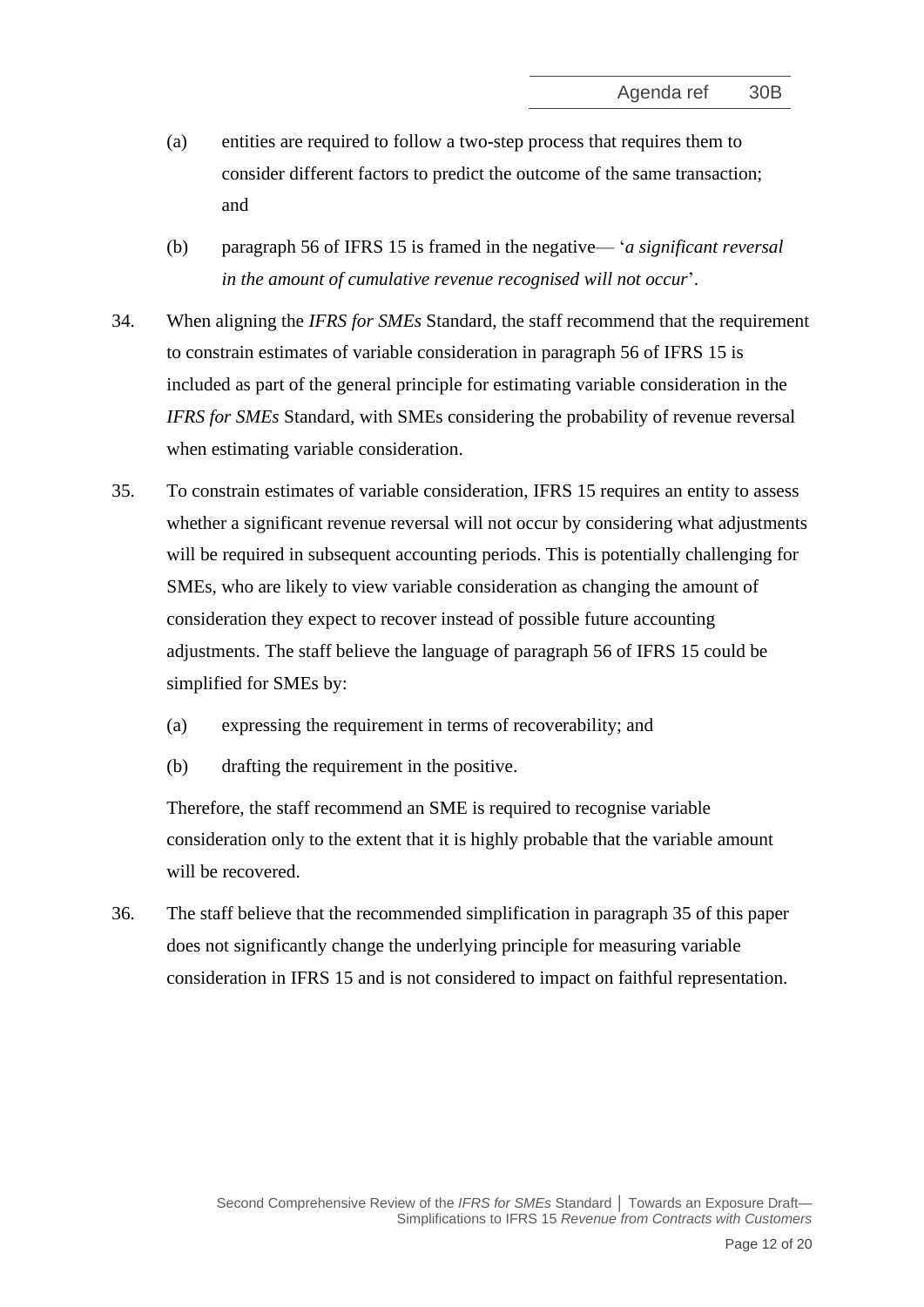## *Step 3—Significant financing component*

- <span id="page-12-0"></span>37. IFRS 15 requires an entity to adjust the promised amount of consideration for the time value of money if a contract contains a significant financing component.<sup>9</sup>
- <span id="page-12-1"></span>38. Paragraph 61 of IFRS 15 sets out an objective for the time value of money adjustments, and the factors that an entity should consider when assessing whether a contract contains a significant financing component. IFRS 15 also includes a practical expedient that relieves entities from accounting for the effects of a significant financing component if the period between when the entity transfers a promised good or services to the customer, and when the customer pays for those goods or services, is one year or less. $10$

#### *Advance payments*

39. Although IFRS 15 requires entities to account for the effects of a significant financing component arising from both advance and deferred payments, IAS 18 *Revenue* (and consequently Section 23 of the *IFRS for SMEs* Standard) did not address advance payments. In considering the relevance of both types of payments, the staff refer to research on SME payments conditions that found that two thirds of SMEs would offer customers extended payment terms, compared to only two fifths of SMEs who use advance payments.<sup>11</sup> Consequently, the staff recommend that requirements for advance payments should not be included in Section 23 of the *IFRS for SMEs* Standard.

## *Interaction with Section 11 of the* IFRS for SMEs *Standard*

40. Section 11 *Basic Financial Instruments* of the *IFRS for SMEs* Standard requires SMEs to recognise the effects of the time value of money when an arrangement

<sup>9</sup> Paragraph 60 of IFRS 15.

<sup>&</sup>lt;sup>10</sup> Paragraph 63 of IFRS 15.

<sup>11</sup> SME Panel Consultation on Late Payments (August-November 2021) Preliminary Results, *European Commission*, 2021, p. 4*–*5[, https://ec.europa.eu/docsroom/documents/47995?locale=e.](https://ec.europa.eu/docsroom/documents/47995?locale=e)

Second Comprehensive Review of the *IFRS for SMEs* Standard **│** Towards an Exposure Draft— Simplifications to IFRS 15 *Revenue from Contracts with Customers*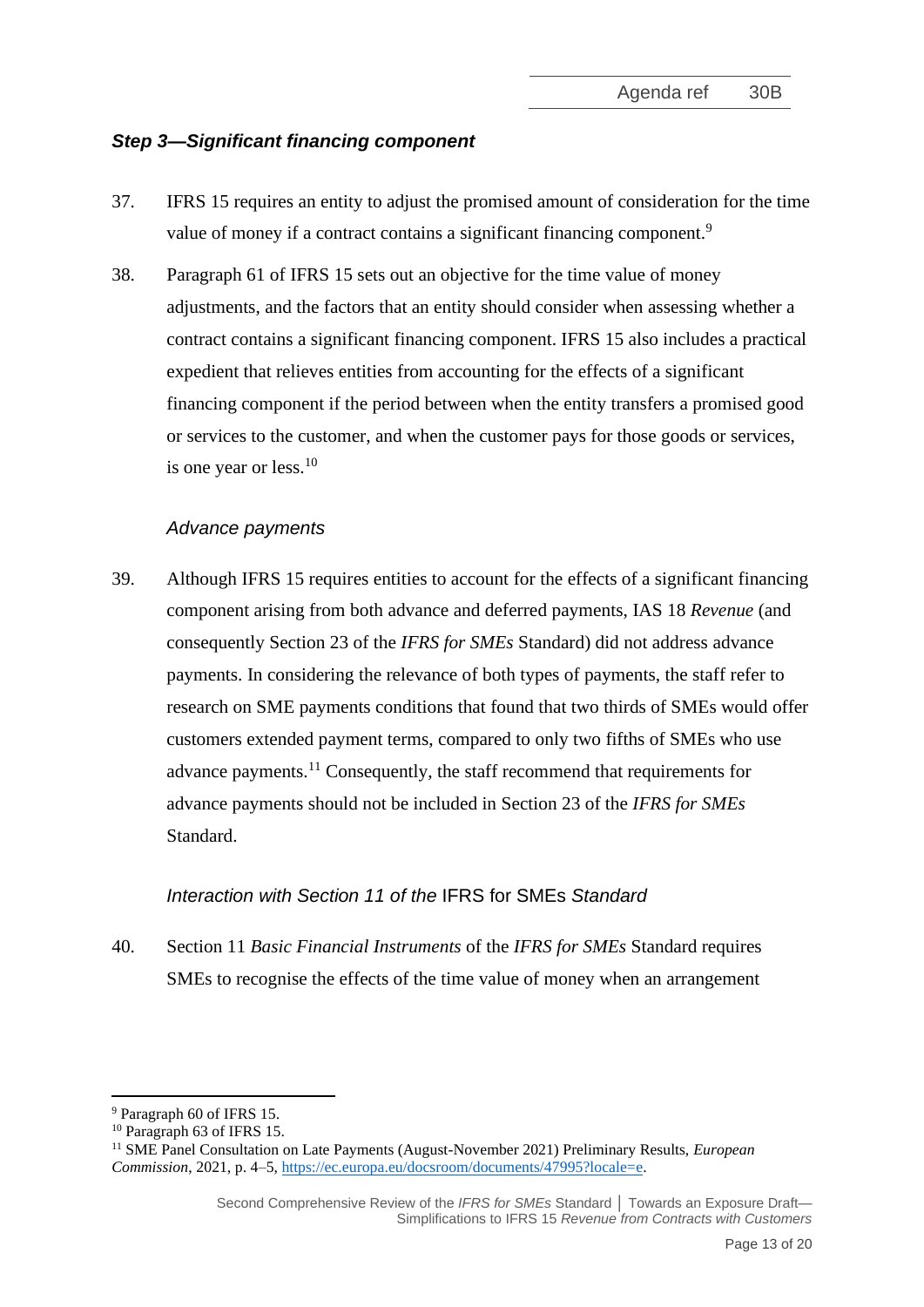constitutes a financing transaction. An arrangement constitutes a financing transaction if payment is deferred beyond normal business terms.<sup>12</sup>

- <span id="page-13-2"></span>41. To simplify the requirements for accounting for deferred payments in the *IFRS for SMEs* Standard, the staff recommend requiring an SME to account for deferred payments in accordance with Section 11 of the Standard. This would require an SME to apply requirements that are currently understood and accepted by preparers and users of SME financial statements. It would also avoid introducing requirements that contain different criteria and terminology based on the requirements of IFRS 15.
- 42. The staff think that accounting for a financing transaction applying Section 11 of the *IFRS for SMEs* Standard would result in a similar outcome compared with accounting for a significant financing component in IFRS 15. Therefore, the simplification described in paragraph [41](#page-13-2) of this paper is not considered to impact faithful representation.

## *Practical expedient*

<span id="page-13-0"></span>43. The practical expedient described in paragraph [38](#page-12-1) of this paper was included in IFRS 15 to simplify the application of the Standard. As IFRS 15 and the *IFRS for SMEs* Standard require entities to follow similar requirements to recognise the effects of financing, the staff recommend the IASB retain this expedient when aligning the *IFRS for SMEs* Standard with IFRS 15.

# *Step 4—Allocating discounts and variable consideration*

- <span id="page-13-1"></span>44. IFRS 15 requires the contract's transaction price to be allocated on a relative standalone selling price basis.<sup>13</sup> This method is used to allocate discounts and variable consideration to all the performance obligations in a contract unless specific criteria are met.
- 45. The criteria in IFRS 15 specify circumstances where an entity is required to allocate a discount or variable consideration entirely to one or more, but not all, performance

<sup>12</sup> Paragraph 11.13 of the *IFRS for SMEs* Standard.

<sup>&</sup>lt;sup>13</sup> Paragraph 74 of IFRS 15.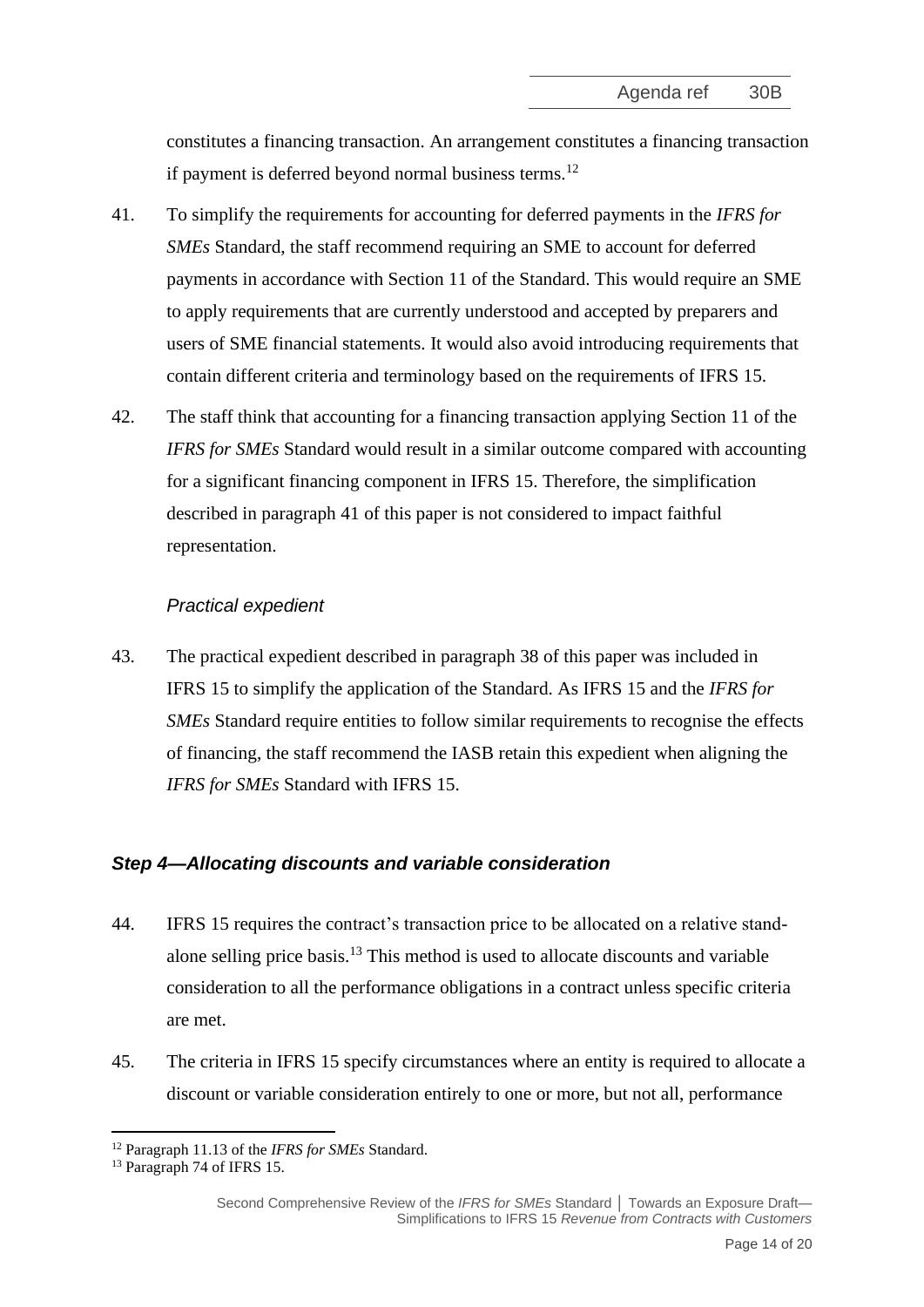obligations in the contract.<sup>14</sup> This is restricted to instances where allocating the transaction price on a relative stand-alone price basis would not faithfully depict the amount of consideration to which an entity is entitled upon satisfying a particular performance obligation (that is, where applying the default method would be inconsistent with the allocation objective in paragraph 73 of IFRS 15).

- 46. Feedback the staff received from advisors supporting entities applying IFRS 15 indicates that there are limited instances where an entity is required to depart from the default method specified in the Standard. In these instances, it is typically clear that allocating a discount or variable consideration proportionately to all the performance obligations would be inappropriate.
- <span id="page-14-1"></span>47. To simplify the requirements for allocating discounts and variable consideration in the *IFRS for SMEs* Standard, the staff recommend an SME is required to allocate discounts and variable consideration on a relative stand-alone selling price basis (the default method), unless an alternative method more faithfully depicts the amount of consideration to which the entity expects to be entitled in exchange for satisfying each separate performance obligation. This requirement would provide SMEs with a clear and straight-forward starting point and remove the need for entities to consider additional criteria to depart from the default method.
- <span id="page-14-0"></span>48. The simplification described in paragraph [47](#page-14-1) of this paper would require an SME to apply judgement if it were to depart from the default method for allocating discounts and variable consideration. This introduces a risk that SMEs allocate discounts and variable consideration on a relative stand-alone price basis even in instances where this method would be inappropriate. However, the staff believe that it would be sufficiently clear in instances where this method would not faithfully represent the economics of the transaction and an alternative method should be used. In addition, feedback the staff received from advisors supporting entities applying IFRS 15 indicates that there are limited instances where it is necessary for an entity to depart from the default method. Therefore, where an SME does apply this method in all instances, the risk that this would result in inappropriate outcomes is considered to be small.

<sup>&</sup>lt;sup>14</sup> Paragraphs 82 and 85 of IFRS 15.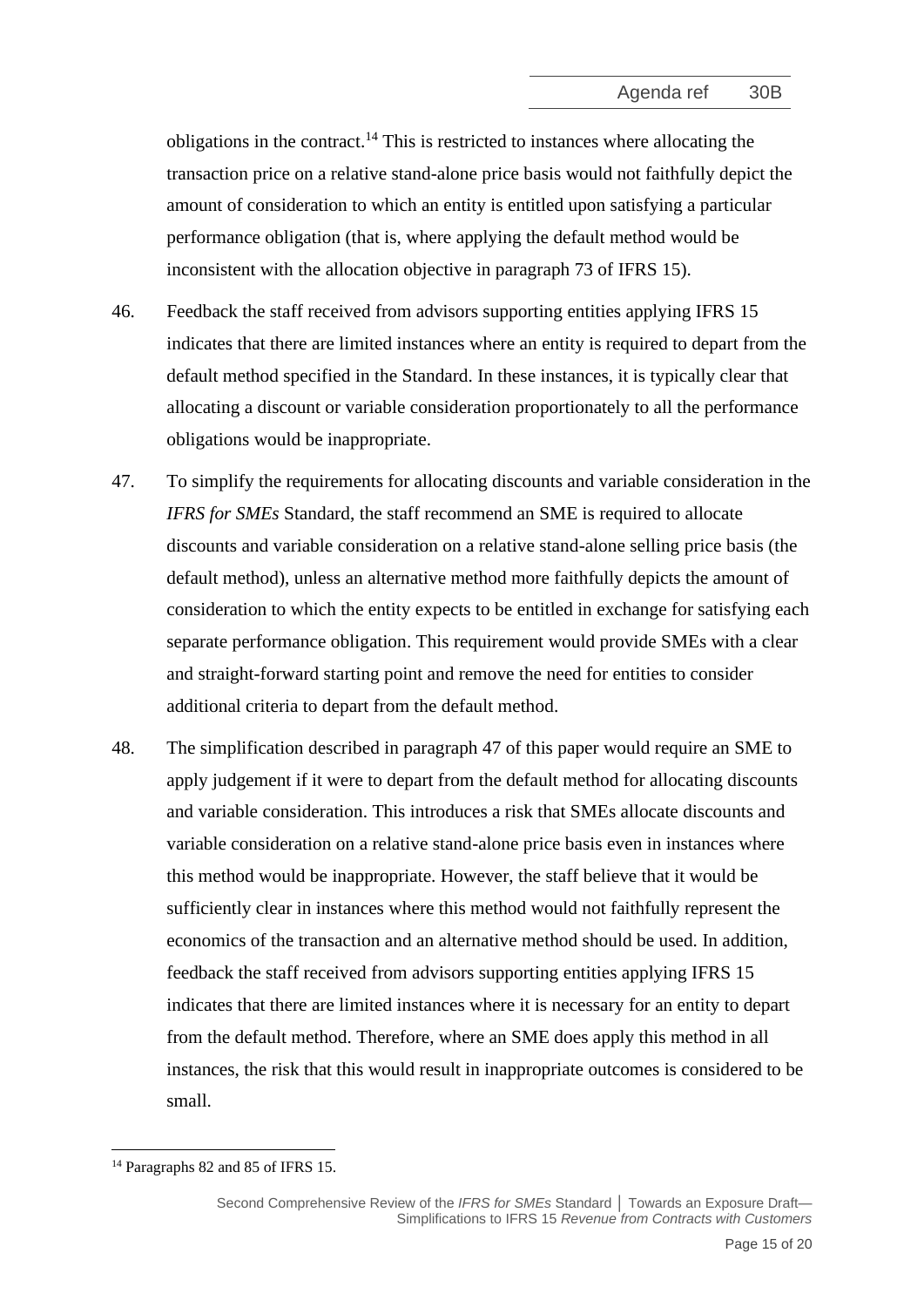# *Step 5—Selection of methods for measuring progress towards complete satisfaction of a performance obligation*

- <span id="page-15-0"></span>49. When a performance obligation is satisfied over time, IFRS 15 requires an entity to measure its progress towards complete satisfaction of the performance obligation to determine how much revenue to recognise in each reporting period.<sup>15</sup> To do so, an entity is required to select a method for measuring progress.
- 50. IFRS 15 requires an entity to select a method that is consistent with the objective of depicting the entity's performance in transferring control of goods or services to the customer. Making this choice can involve substantial judgement.
- 51. IFRS 15 identifies two appropriate measurement methods (the output and input method) and includes application guidance on each.<sup>16</sup> The guidance provides examples of different output and input methods but does not prescribe when an entity should use a particular method.
- <span id="page-15-1"></span>52. The staff have considered how to make the selection of methods for measuring progress simple for SMEs. One possible approach would be to introduce a framework or criteria for SMEs to follow when determining whether a specific method is appropriate. However, doing so is unlikely to capture the variety of contracts with customers that SMEs may enter into. It also potentially inconsistent with the approach in IFRS 15, where an entity's performance in transferring control of goods or services to the customer may be depicted by more than one method.
- 53. For the reasons in paragraph [52](#page-15-1) of this paper, the staff believe it necessary to require SMEs to exercise judgement by selecting a method for measuring progress towards satisfying the performance obligation. However, to assist SMEs in selecting a method, the staff recommend the *IFRS for SMEs* Standard includes a list of methods frequently used by entities to measure progress and describe circumstances where they may be appropriate (for example, time elapsed in circumstances where control of the goods or services is transferred evenly over time). As the list of methods would be described as not exhaustive, an SME could choose an alternative method.

<sup>15</sup> Paragraph 39 of IFRS 15.

<sup>16</sup> Paragraphs B14–B19 of IFRS 15.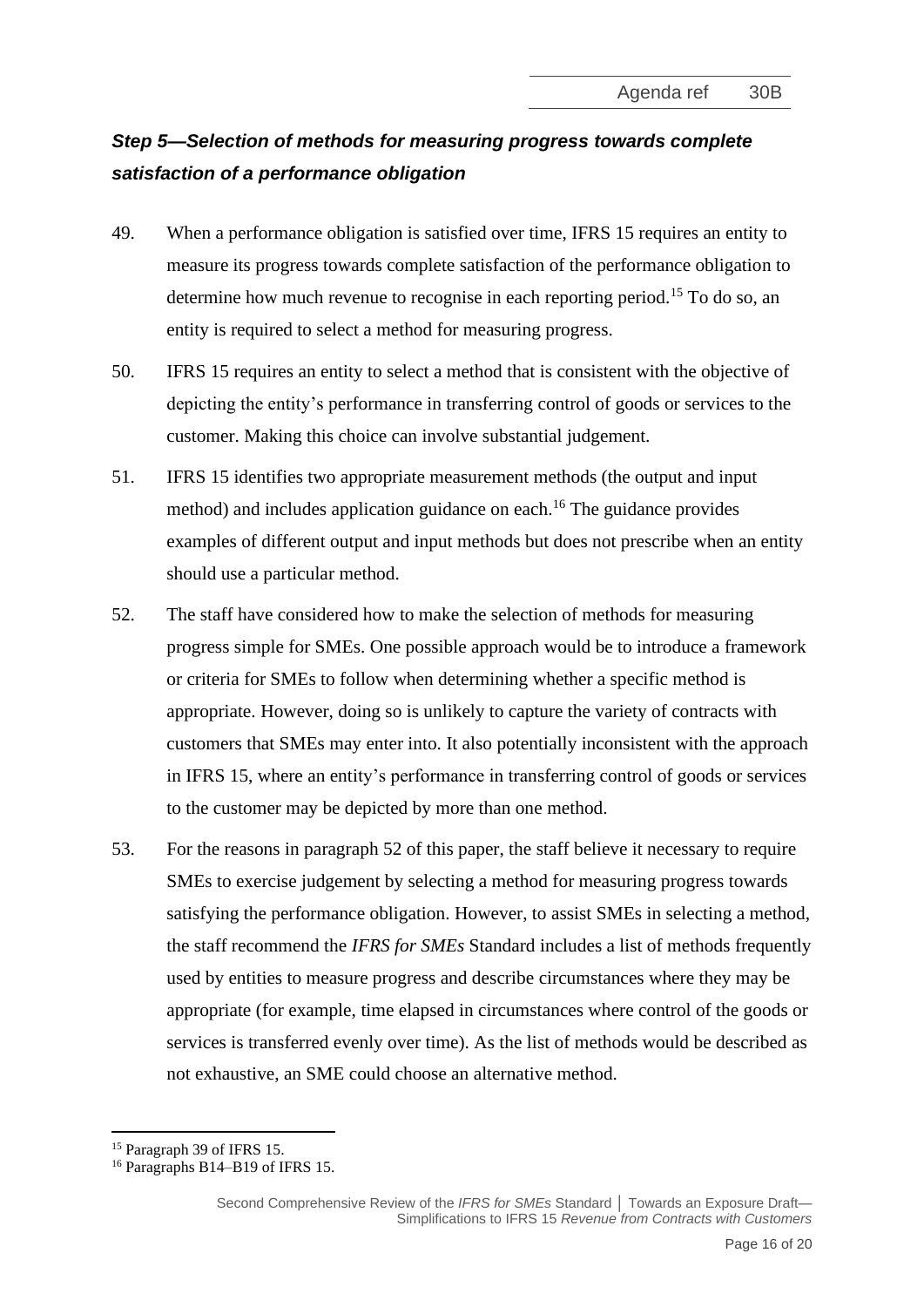<span id="page-16-0"></span>54. Highlighting frequently used methods would provide SMEs with a useful starting point for selecting a method for measuring progress. Similar to IFRS 15, an SME would be required to select a method that depicts its performance in transferring control of goods or services to the customer. This would result in a similar outcome as IFRS 15 and is not considered to impact on faithful representation.

## *Contract costs—Incremental costs of obtaining a contract*

- <span id="page-16-1"></span>55. IFRS 15 requires an entity to recognise the incremental costs of obtaining a contract with a customer as an asset if the entity expects to recover those costs.<sup>17</sup> The *IFRS for SMEs* Standard does not include requirements for the costs of obtaining a contract.
- 56. For entities operating in some industries, such as the construction industry, the costs of obtaining a contract may be significant. In these instances, entities would be expected to separately identify these costs. However, for entities operating in other industries the costs of obtaining a contract relative to the costs of fulfilling the contract may be small, and not reflected in management's assessment of a contract's profit margin or a contract's pricing. As a result, entities operating in these industries would not be expected to separately identify the incremental costs of obtaining a contract or assess them as recoverable at contract inception.
- 57. SMEs operate in a variety of industries, including the construction industry. To ensure an appropriate outcome for SMEs, the staff recommend requiring an SME to recognise the incremental costs of obtaining a contract as an asset if the SME expects to recover these costs, only when these costs can be identified and assessed as recoverable without undue cost or effort. If an SME cannot identify and assess the incremental costs of obtaining a contract as recoverable without undue cost or effort, the SME will recognise these costs as expenses.
- 58. It is observed that by having an undue cost or effort exemption, an SME may apply the exemption and recognise as an expense the incremental costs of obtaining a contract even if the costs meet the definition of an asset. The staff note that this is similar to the approach for accounting for borrowing and development costs in the

<sup>&</sup>lt;sup>17</sup> Paragraph 91 of IFRS 15.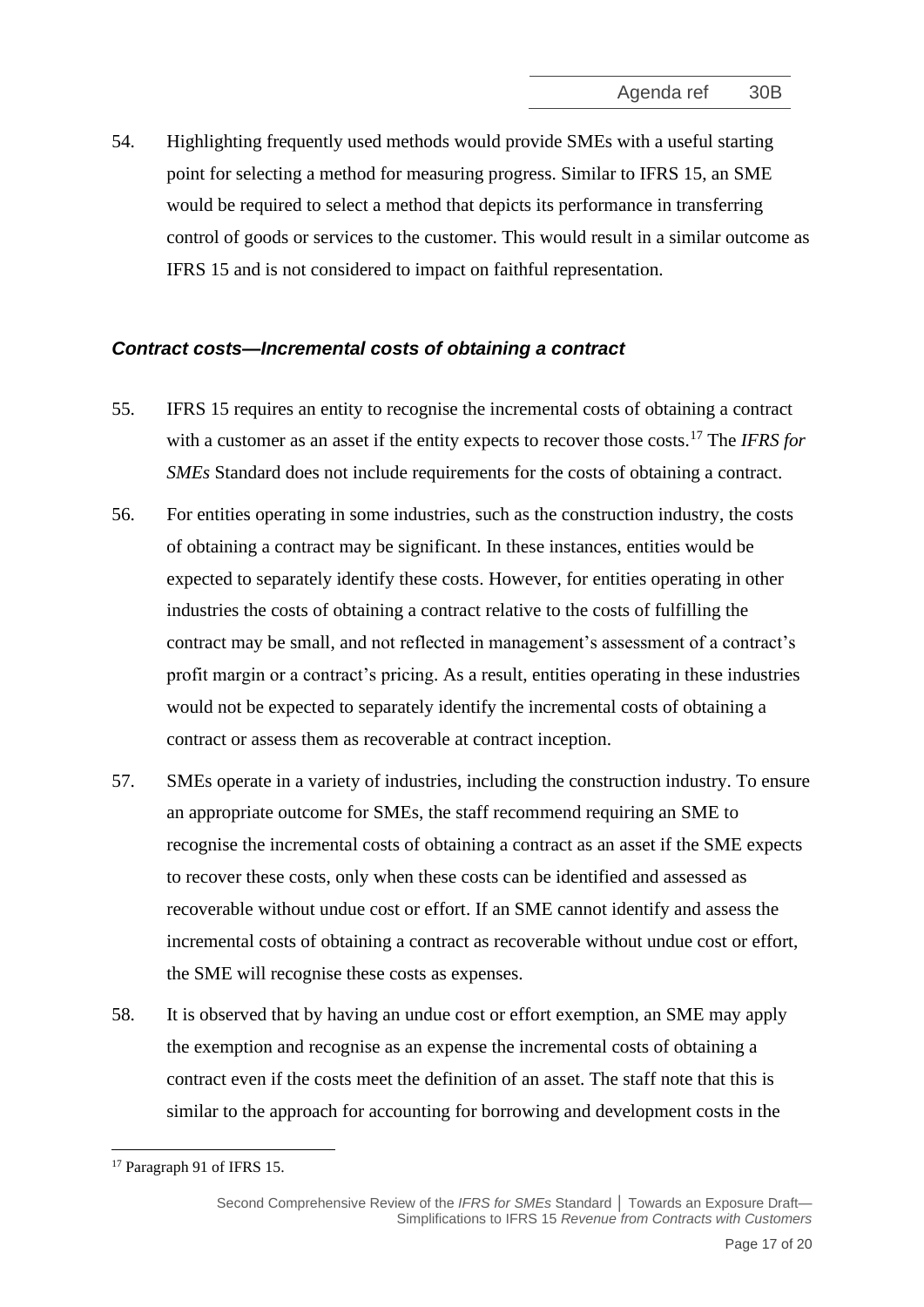*IFRS for SMEs* Standard: an SME is required to expense all borrowing and all development costs even if these meet the criteria for recognition in IAS 23 *Borrowing Costs* and IAS 38 *Intangible Assets*. The staff also note the IASB is discussing whether to proposing amending the *IFRS for SMEs* Standard in respect of development costs so that eligible costs are required to be recognised, subject to an undue cost or effort exemption.<sup>18</sup>

<span id="page-17-0"></span>59. IFRS 15 also includes a practical expedient that allows an entity to recognise the incremental costs of obtaining a contract as expenses when incurred for contracts in which the amortisation period for the asset that the entity otherwise would have recognised is one year or less.<sup>19</sup> The IASB included the practical expedient to acknowledge that, in some circumstances, an entity's efforts to recognise an asset from incremental acquisition costs might exceed the financial reporting benefits.<sup>20</sup> In the circumstances that the expedient applies, the staff expect that an SME's effort to provide the information would exceed the financial reporting benefits. Therefore, the staff recommend the IASB propose the same practical expedient when an SME recognises the incremental costs of obtaining a contract as an asset.

## **Possible simplifications to the structure and language of IFRS 15**

#### *Structure*

- <span id="page-17-1"></span>60. The requirements in IFRS 15 are included in the following order: recognition, measurement, presentation, and disclosure. This is consistent with the structure of other IFRS Accounting Standards.
- 61. In developing the exposure draft of proposed amendments to the *IFRS for SMEs* Standard, the staff intend to use the five-step model in IFRS 15 to define the structure of Section 23 of the *IFRS for SMEs* Standard. By doing so, the structure of Section 23 would reflect the order in which SMEs would be expected to apply the requirements.

<sup>18</sup> See Agenda Paper 30D *Towards an Exposure Draft—Other topics (Recognition and measurement of development costs)* of this meeting.

<sup>&</sup>lt;sup>19</sup> Paragraph 94 of IFRS 15.

<sup>20</sup> Paragraph BC297 of the Basis for Conclusions on IFRS 15.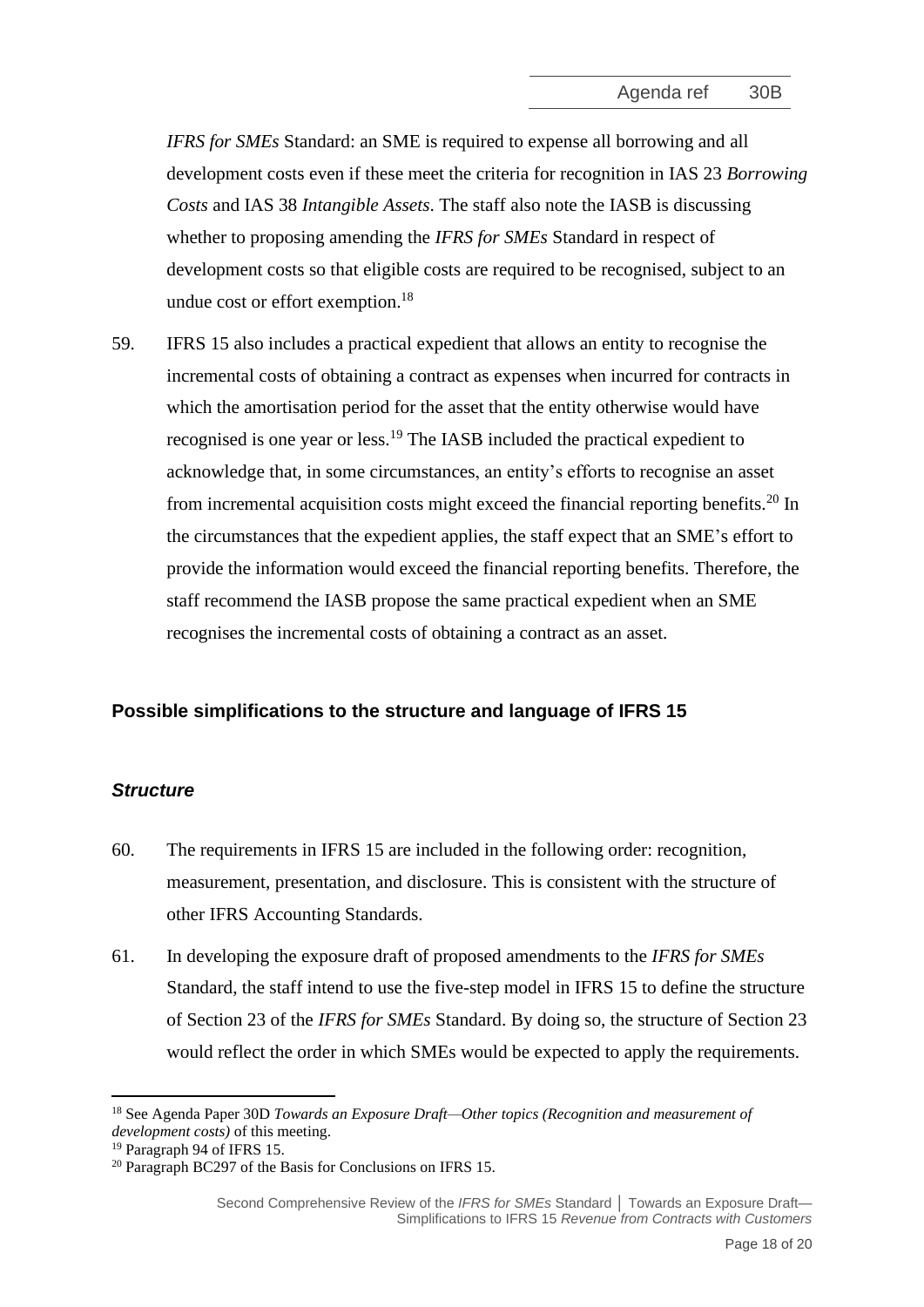This structure also provides scope to signpost SMEs to the relevant steps of the model where they have a contract that contains a single promise to transfer a distinct good or service. This would enable SMEs with simple transactions to follow a straightforward route, simplifying their application of the model.

# *Language*

- 62. In developing the exposure draft, the staff intend to:
	- (a) using simple language to express the requirements of IFRS 15; and
	- (b) set out the requirements of IFRS 15 more concisely, where possible.
- 63. This will result in different words being used in Section 23 to arrive at similar outcomes to those arising from applying IFRS 15. However, the staff acknowledge that this will not result in the same outcomes in all circumstances.
- <span id="page-18-0"></span>64. It is observed that the approach of using different language minimises the risk that SMEs look to IFRS Accounting Standards to understand the requirements of the *IFRS for SMEs* Standard and reinforces the status of the *IFRS for SMEs* Standard as a standalone document. For example, simplifying the language used to express the criteria for assessing when control transfers over time in paragraph 35 of IFRS 15 reduces the risk that an SME looks to the application guidance in IFRS 15 that clarifies how these criteria should be applied and related illustrative examples.

# **Possible simplifications to the disclosure requirements of IFRS 15**

<span id="page-18-1"></span>65. The Exposure Draft *Subsidiaries without Public Accountability: Disclosures* published in July 2021 includes a proposal to simplify the disclosure requirements of IFRS 15.<sup>21</sup> The staff will consider the stakeholders' feedback on the Exposure Draft when aligning the *IFRS for SMEs* Standard with IFRS 15 disclosure requirements. The staff will bring a paper on possible simplifications to the disclosure requirements of IFRS 15 to a future IASB meeting.

<sup>21</sup> See paragraphs 89–99 of the Exposure Draft *Subsidiaries without Public Accountability: Disclosures*.

Second Comprehensive Review of the IFRS for SMEs Standard | Towards an Exposure Draft-Simplifications to IFRS 15 *Revenue from Contracts with Customers*